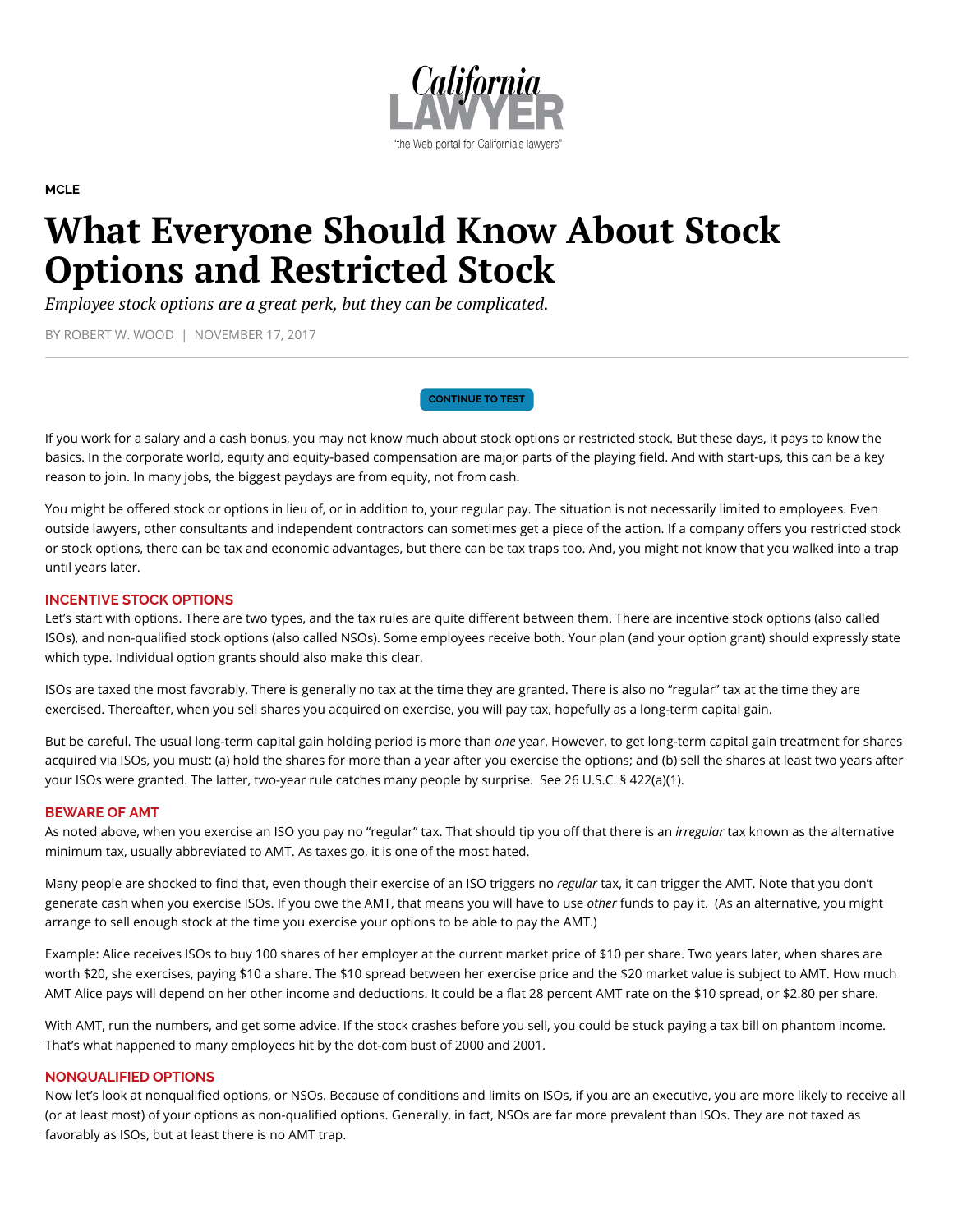Plus, NSOs offer some planning possibilities that ISOs do not. As with ISOs, there is no regular tax at the time the option is granted. But when you exercise a nonqualified option, you owe ordinary income tax (and, if you are an employee, Medicare and other payroll taxes) on the difference between your price and the market value.

Example: John receives an option to buy stock at \$5 per share when the stock is trading at \$5. Two years later, he exercises when the stock is trading at \$10 per share. John pays \$5 when he exercises, but the value at that time is \$10, so he has \$5 of compensation income. Then, if John holds the stock for more than a year and sells it, any sales price above \$10 (his new basis) should be long-term capital gain.

Exercising options to buy stock takes money, and the act of exercising also generates taxes. That's why many people exercise options to buy shares, and then sell those shares the very same day. Some stock option plans even permit a "cashless exercise" to cut down on the round-trip flow of funds.

On the other hand, there's no requirement that you exercise and immediately sell the acquired shares. In fact, if you expect future appreciation in the shares, you might not want to sell. With an NSO, you can exercise and then hold the shares you acquire. You only must hold the stock for more than a year to get long term capital gain treatment on any additional appreciation post-exercise. I26 U.S.C. §1222(3).

## STOCK BONUSES AND RESTRICTED STOCK

What if the deal you are offered doesn't say anything about options? You might be given or "bonused" stock. In some cases, you might be offered the chance to buy stock. In either case, there are probably going to be restrictions attached related to your employment.

If you receive stock (or any other property) from your employer with conditions attached (say, you must stay for two years to get it or to keep it), special restricted property rules apply under Section 83 of the Internal Revenue Code. See 26 U.S.C. §83. These rules cause considerable confusion. First, let's consider pure restricted property.

Example: As a carrot to stay with the company, Sam's employer says if he remains with the company for 36 months, he will be awarded \$50,000 worth of shares. Sam does not have to "pay" anything for the stock. It is a bonus, but from a tax viewpoint, it is clearly given to him in connection with performing services. Sam has no taxable income until he receives the stock.

In effect, the IRS waits 36 months to see what will happen. When Sam receives the stock, he has income measured by the value of the stock then. That might be more or less than \$50,000, depending on how the shares have done in the meantime. The income is taxed as wages, which means income and employment taxes apply.

## IRS WON'T WAIT FOREVER

With restrictions that will lapse with time, the IRS always waits to see what happens before taxing income. Yet some restrictions will never lapse, and are referred to as "non-lapse" restrictions. With non-lapse restrictions, the IRS values the property subject to those restrictions, and in that sense takes the restrictions into account.

Example: Betty's employer promises her a stock bonus if she remains with the company for 18 months. When she receives the stock, it will be subject to permanent restrictions under a company buy/sell agreement. The stock might have a market value that is much higher. But under the buy/sell agreement, Betty would have to resell the shares for \$20 per share if Betty ever leaves the company's employment. The IRS will wait and see if Betty stays for the first 18 months (so there's no tax to Betty up to then). At that point, Betty will be taxed on any value she receives in excess of the price she pays. Here, Betty is not separately paying anything for the shares, and there is a \$20 resale price. That means she will probably be taxed on \$20 of compensation when she receives the shares.

#### ELECTING TO BE TAXED SOONER?

Most tax planning involves pushing off taxable events into the future. You generally want to postpone income tax recognition events. Conversely, you generally want to accelerate tax deductions. Therefore, it may sound counter-intuitive to elect to include something on your tax return before it is required.

As we've seen, the restricted property rules generally adopt a wait-and-see approach for restrictions that will eventually lapse. But, in some cases you are allowed to *elect* to include the value of restricted property in your income *earlier* (in effect disregarding the restrictions).

#### Why might this be a desirable strategy?

You may want to include the restricted property in income at a low value, locking in future capital gain treatment. Under what's known as an 83(b) election, you can choose to include the value of the property in your income earlier, even though there are restrictions. To elect current taxation, you must file a written 83(b) election with the IRS within 30 days of receiving the property.

You must report on the election the value of what you received as compensation (which might be small or even zero). Then, you must attach another copy of the 83(b) election to your tax return for that year.

Example: Sallie is offered stock by her employer at \$5 per share when the shares are worth \$5. However, she must remain with the company for two years to be able to sell them. Sallie buys the shares, paying \$5 per share. Sallie has already paid fair market value for the shares, so there's no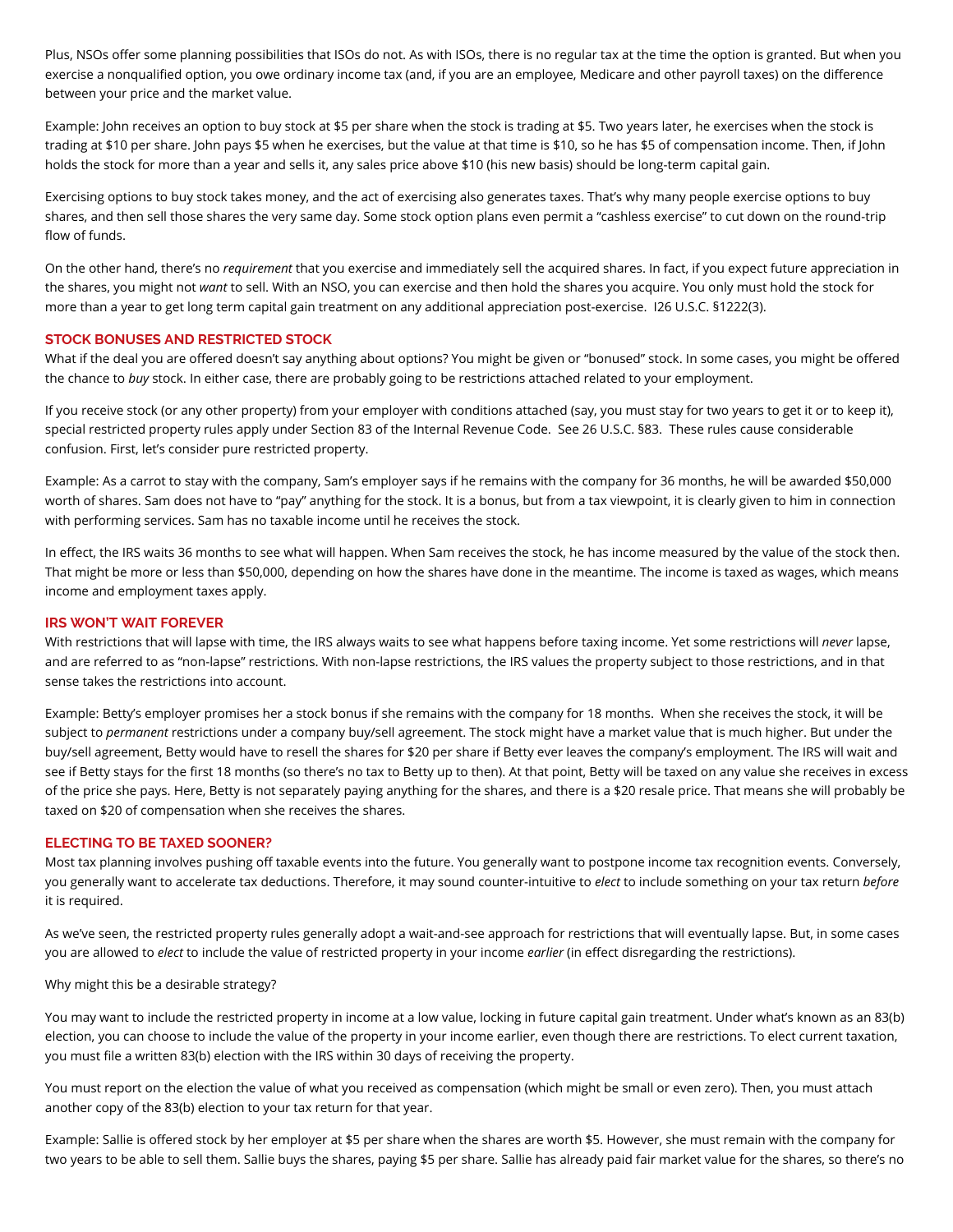compensatory element here. That means filing a Section 83(b) election could report zero income.

Yet by filing it, Sallie converts what would otherwise be ordinary income into capital gain. When she eventually sells the shares, she will have insured her gain is long-term capital gain as long as she holds the shares for more than a year. In contrast, if Sallie fails to file a Section 83(b) election, the stock will be viewed as issued in connection with the performance of services, thus retaining an ordinary income taint.

Wait, Sallie might say, I paid fair market value for this stock! How could it be compensation? The case law (which the IRS likes) says that even if you pay fair market value, if you would not have been offered the stock but for your employment, it is compensatory. There is no harm when you receive the stock, since the fair market value and the price you pay are the same.

But years later, if Sallie sells, there could be a big spread. If she failed to file an 83(b) election when she bought the stock (which can report zero income!), the IRS can say all of Sallie's gain is ordinary not capital. For proof, see L.J. Alves, CA-9, 734 F2d 478 (1984).

## TIMING THE TAX

Note that there is another effect of the Section 83(b) election. The most obvious impact of the election is in locking in future capital gain treatment. But the election also has the effect of altering the time at which future tax events will occur.

Example: Niles is offered stock in his employer at \$2 per share. However, he must resell the shares back to the company if he leaves its employ within the next 7 years. There is no market for the stock, but \$2 represents the price the company believes the shares are worth. Niles buys his stock for \$2, and makes a Section 83(b) election reporting zero income. He holds the shares, and 7 years later, the shares are worth \$60 per share. Then, 3 years after that (so 10 years after he bought his stock), he leaves the company and sells his shares for \$75 per share. Niles has a \$73 gain on each share, all taxed as long-term capital gain.

What happens if Niles does not make a section 83(b) election when he buys the stock? Here, Niles buys his stock for \$2 as before, but files no election. As a result, when the resale restrictions on his shares lapse at the end of year 7, Niles has compensation income measured by the difference between the price he paid (\$2 per share) and the then fair market value of the stock when the restrictions lapse, \$60 per share. That means Niles has \$58 of wage income at the end of year 7, even though he hasn't sold his shares, and even though he may not have sufficient cash on hand to pay that tax. When Niles sells the shares three years after that, he has a long-term capital gain of \$15 per share.

#### RESTRICTED OPTIONS?

As if the restricted property rules and stock options rules were each not complicated enough, sometimes you must consider both sets of rules. For example, you may be awarded stock options (either ISOs or NSOs) that are restricted, where your rights to them "vest" over time if you stay with the company. The IRS generally waits to see what happens in such a case.

For example, say that you must wait two years for your options to vest. In that case, there's no tax until that vesting date. Then, the stock option rules take over, which hinge on exercise. At that point, you would pay tax under either the ISO or NSO rules.

It is even possible to make 83(b) elections for some compensatory stock options. The idea of any 83(b) election is to trigger a taxable event on the election—even if you are reporting zero income (remember the zero income 83(b) election discussed above). The idea is to start the clock running on future appreciation, which should be taxed as a long-term capital gain.

However, not all options qualify for an 83(b) election. In fact, Treasury Regulations require the options to have a "readily ascertainable fair market value" to qualify for an 83(b) election. See Reg. Section 1.83-7(a). A valuation alone is not sufficient. There are only two ways an option can have a readily ascertainable fair market value: (a) the option itself (not the underlying stock or other property) must be actively traded on an established market; or (b) the value of the options must be able to be measured "with reasonable accuracy." See Reg. Section 1.83‑7(b).

Unless an option is actively traded on an established market, the Treasury Regulations list four features an option must contain to have a readily ascertainable fair market value. If any one of them is absent, there is an *irrebuttable presumption* that the options do not have a readily ascertainable fair market value:

- 1. The option must be transferable by the optionee;
- 2. The option must be exercisable immediately in full by the optionee;
- 3. The option or the property subject to the option must not be subject to any restriction or condition (other than a lien or other condition to secure the payment of the purchase price) which has a significant effect upon the fair market value of the option; and
- 4. The fair market value of the option must be readily ascertainable.

Reg. Section 1.83-7(b)(2).

If you fail any one of these tests, the irrebuttable presumption means you are stuck with ordinary income treatment when you exercise the option.

# TAX ADVICE